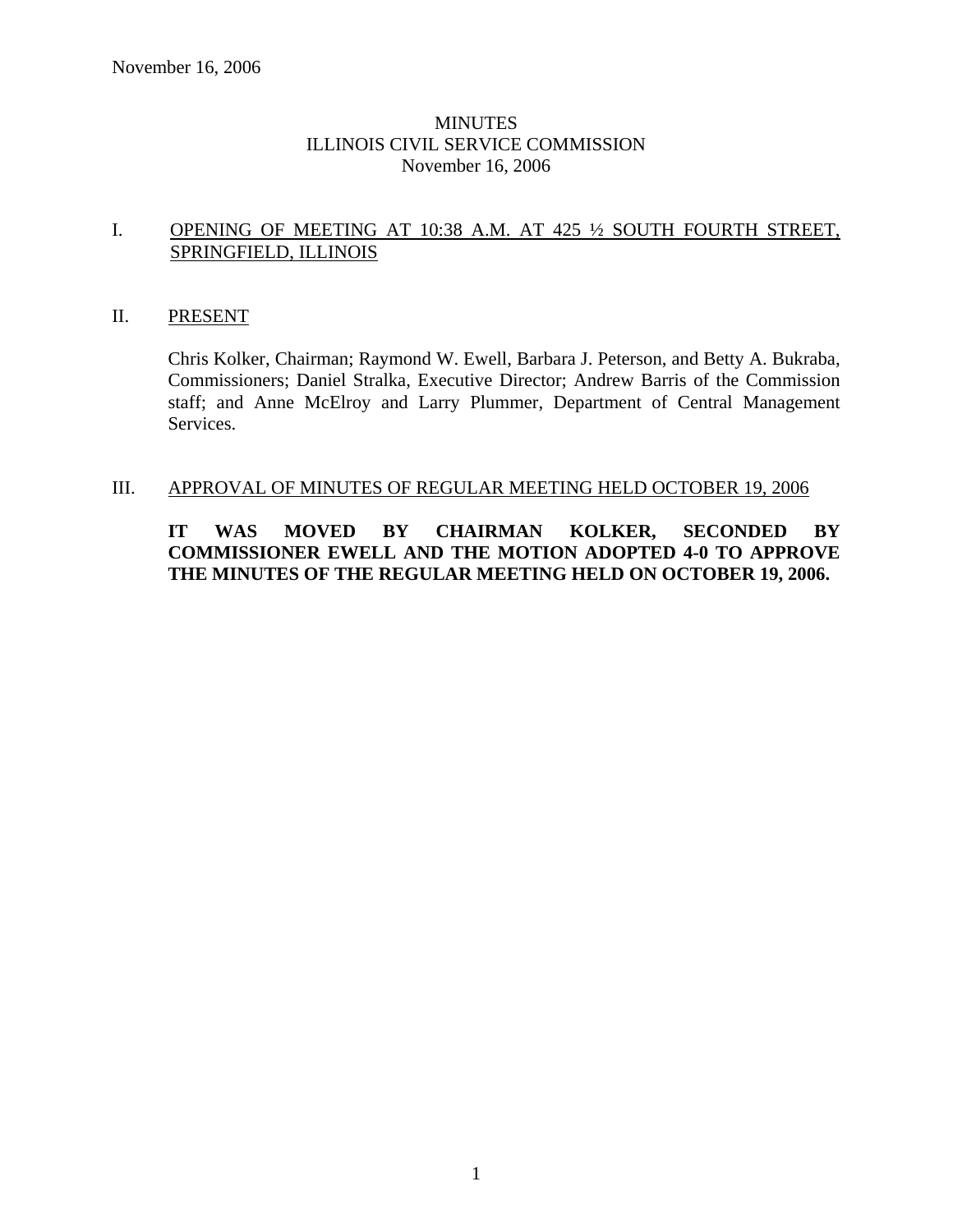# IV. EXEMPTIONS UNDER SECTION 4d(3) OF THE PERSONNEL CODE

# **A. Report on Exempt Positions**

| Agency                                  | Total<br><b>Employees</b> | No. of Exempt<br>Positions |
|-----------------------------------------|---------------------------|----------------------------|
|                                         |                           |                            |
|                                         |                           |                            |
|                                         |                           |                            |
|                                         |                           |                            |
| Central Management Services  1,617  111 |                           |                            |
|                                         |                           |                            |
|                                         |                           |                            |
|                                         |                           |                            |
|                                         |                           |                            |
|                                         |                           |                            |
|                                         |                           |                            |
|                                         |                           |                            |
|                                         |                           |                            |
|                                         |                           |                            |
|                                         |                           |                            |
|                                         |                           |                            |
| Environmental Protect. Agency  1,084 18 |                           |                            |
|                                         |                           |                            |
|                                         |                           |                            |
|                                         |                           |                            |
|                                         |                           |                            |
|                                         |                           |                            |
|                                         |                           |                            |
|                                         |                           |                            |
|                                         |                           |                            |
|                                         |                           |                            |
|                                         |                           |                            |
|                                         |                           |                            |
|                                         |                           |                            |
|                                         |                           |                            |
|                                         |                           |                            |
|                                         |                           |                            |
|                                         |                           |                            |
|                                         |                           |                            |
|                                         |                           |                            |
|                                         |                           |                            |
|                                         |                           |                            |
|                                         |                           |                            |
|                                         |                           |                            |
|                                         |                           |                            |
|                                         |                           |                            |
|                                         |                           |                            |
|                                         |                           |                            |
|                                         |                           |                            |
|                                         |                           |                            |
|                                         |                           |                            |
|                                         |                           |                            |
|                                         |                           |                            |
|                                         |                           |                            |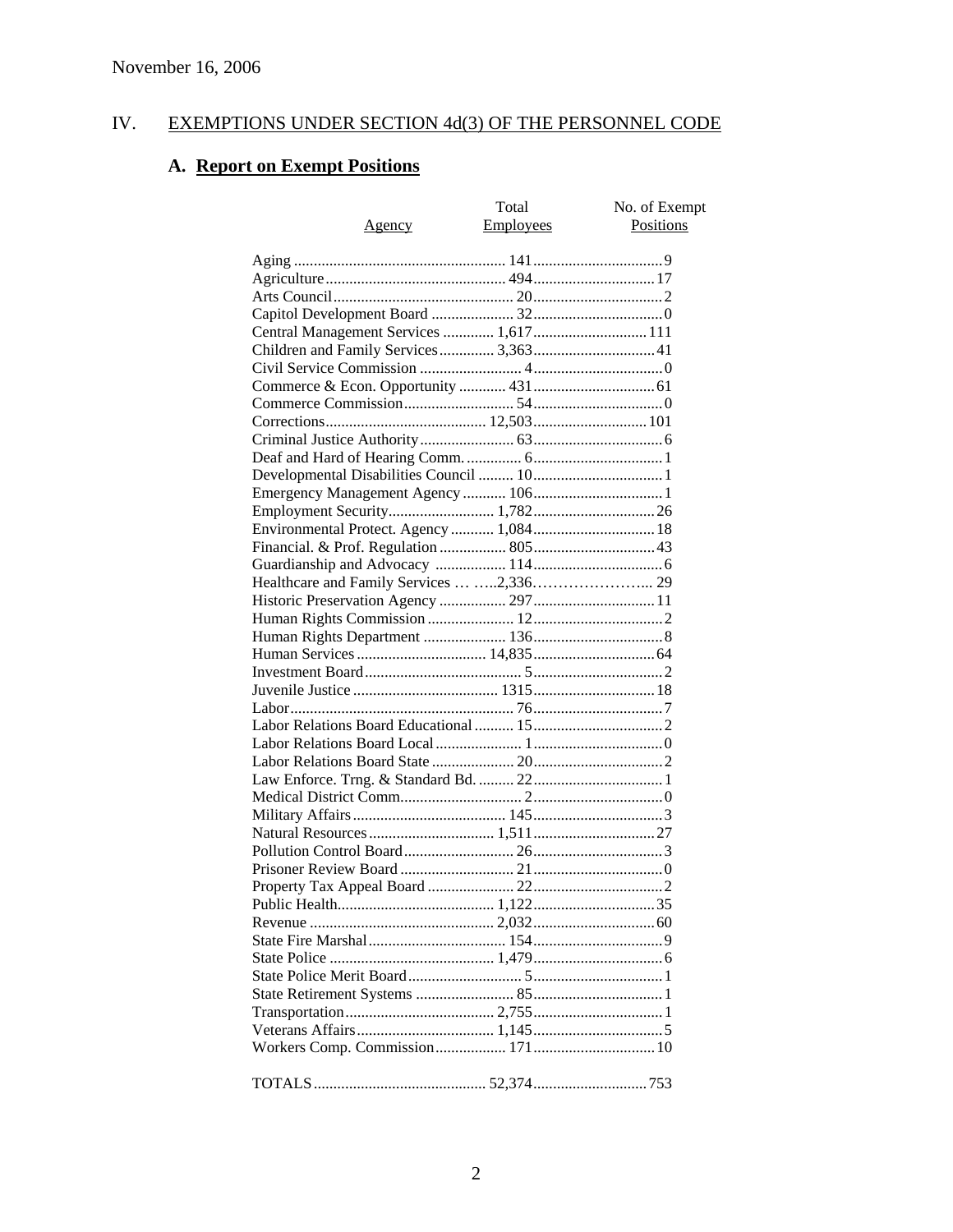### **B. Governing Rule - Jurisdiction B Exemptions**

- a) Before a position shall qualify for exemption from Jurisdiction B under Section 4d(3) of the Personnel Code, the position shall be directly responsible to:
	- 1. The Governor, or
	- 2. A departmental director or assistant director appointed by the Governor, or
	- 3. A board or commission appointed by the Governor, or
	- 4. The head of an agency created by Executive Order, or the director or assistant director of an agency carrying out statutory powers, whose offices are created by the Governor subject to legislative veto under Article V, Section 11, of the Constitution of 1970, which agency head, director, or assistant director may themselves be subject to exemption under Section 4d(3), or
	- 5. In an agency having a statutory assistant director, a deputy director exercising full line authority under the director for all operating entities of the agency, provided the statutory role of assistant director is vacant or is assigned clearly distinct and separate duties from the deputy director and as a colleague to him, or
	- 6. A line position organizationally located between the director and/or assistant director and a subordinate statutorily exempt position(s), provided the position proposed for exemption has line authority over the statutory exempt position(s), or
	- 7. The elected head of an independent agency in the executive, legislative, or judicial branch of government.
- b) If a position meets the above criterion, it must, in addition, be responsible for one or more of the following before it shall be approved as exempt:
	- 1. Directs programs defined by statute and/or departmental, board, or commission policy or possess significant authority when acting in the capacity of a director of programs to bind the agency.
	- 2. Makes decisions in exercising principal responsibility for the determination or execution of policy which fix objectives or state the principles to control action toward operating objectives of one or more divisions, such decisions being subject to review or reversal only by the director, assistant director, board or commission.
	- 3. Participates in the planning and programming of departmental, board, or commission activities, integrating the plans and projections of related divisions, and the scheduling of projected work programs of those agencies.

\* \* \*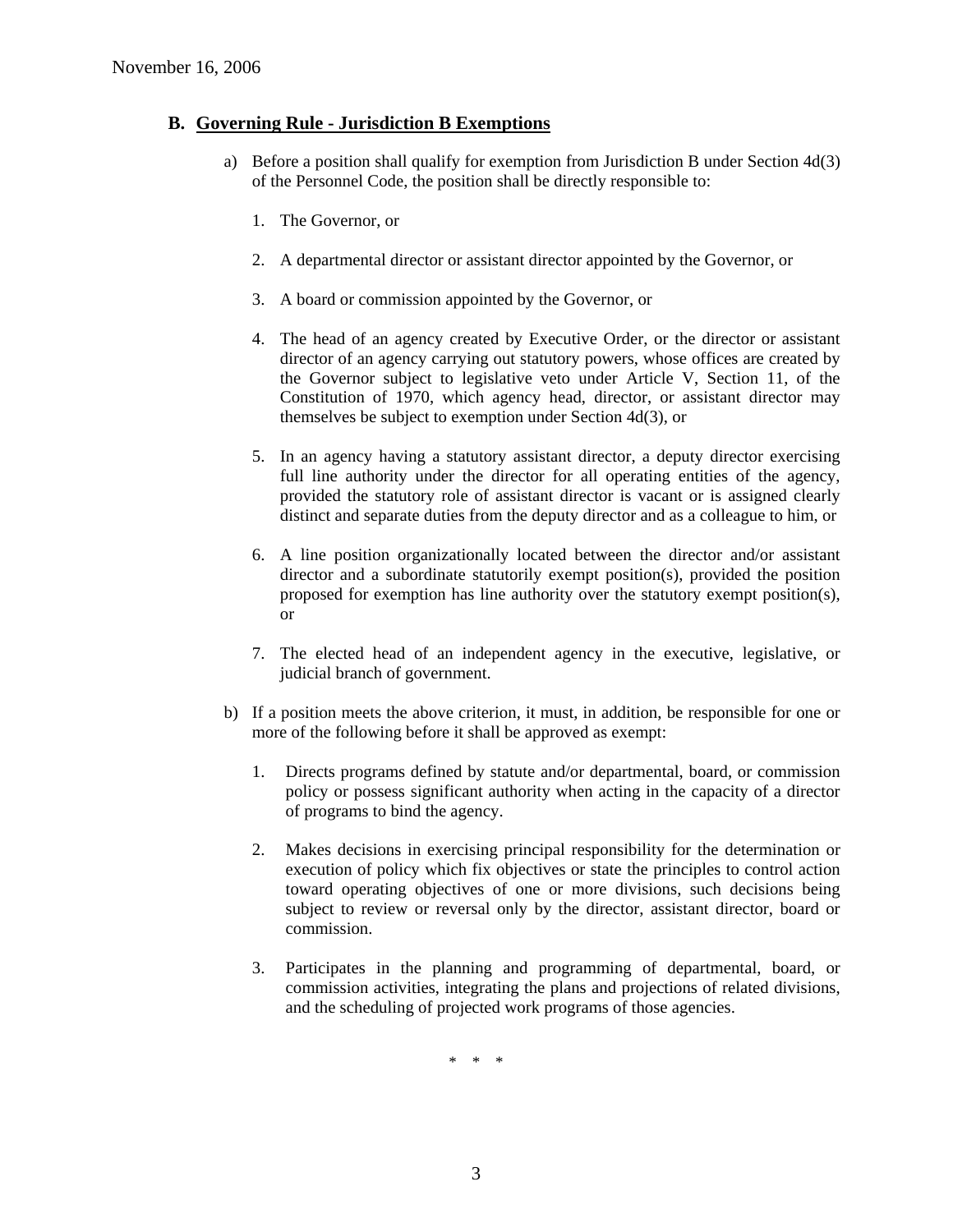## **C. Requests for 4d(3) Exemption**

- With regard to Items C and F, Executive Director Daniel Stralka reported that the agency completed a material reorganization of its policy-making and implementing positions. For that reason, Commission staff recommended approval of these requests.
- With regard to Items D and E, Executive Director Daniel Stralka reported that the Illinois Department of Human Rights, in response to a Commission staff inquiry, advised that these positions were not appropriate candidates for principal policy exemption. For that reason, Commission staff recommended these requests be denied.
- With regard to Item G, Executive Director Daniel Stralka reported that this position of Chief Fiscal Officer for the Department of Labor satisfies both the reporting and programmatic requirements of Commission rules. For those reasons, Commission staff recommended approval of this request.
- With regard to Item H, Executive Director Daniel Stralka reported that this request was withdrawn by the agency.

## **IT WAS MOVED BY COMMISSIONER EWELL, SECONDED BY COMMISSIONER PETERSON AND THE MOTION ADOPTED 4-0 TO GRANT AND DENY THE REQUESTS FOR 4D(3) EXEMPTION FOR THE FOLLOWING POSITIONS:**

### **The following 4d(3) exemption requests were granted on November 16, 2006:**

Item C: Illinois State Fire Marshal

| 40070-50-50-200-00-01                                      |
|------------------------------------------------------------|
| Senior Public Service Administrator                        |
| <b>Boiler and Pressure Vessel Safety</b>                   |
| Director, Statewide Boiler and Pressure Vessel Safety Div. |
| David Douin                                                |
| Illinois State Fire Marshal                                |
| <b>Sangamon County</b>                                     |
|                                                            |

Item F: Illinois State Fire Marshal

| 40070-50-50-000-10-16                                      |
|------------------------------------------------------------|
| Senior Public Service Administrator                        |
| Executive                                                  |
| Director, Statewide Elevator Safety and Certification Div. |
| <b>None</b>                                                |
| Illinois State Fire Marshal                                |
| <b>Cook County</b>                                         |
|                                                            |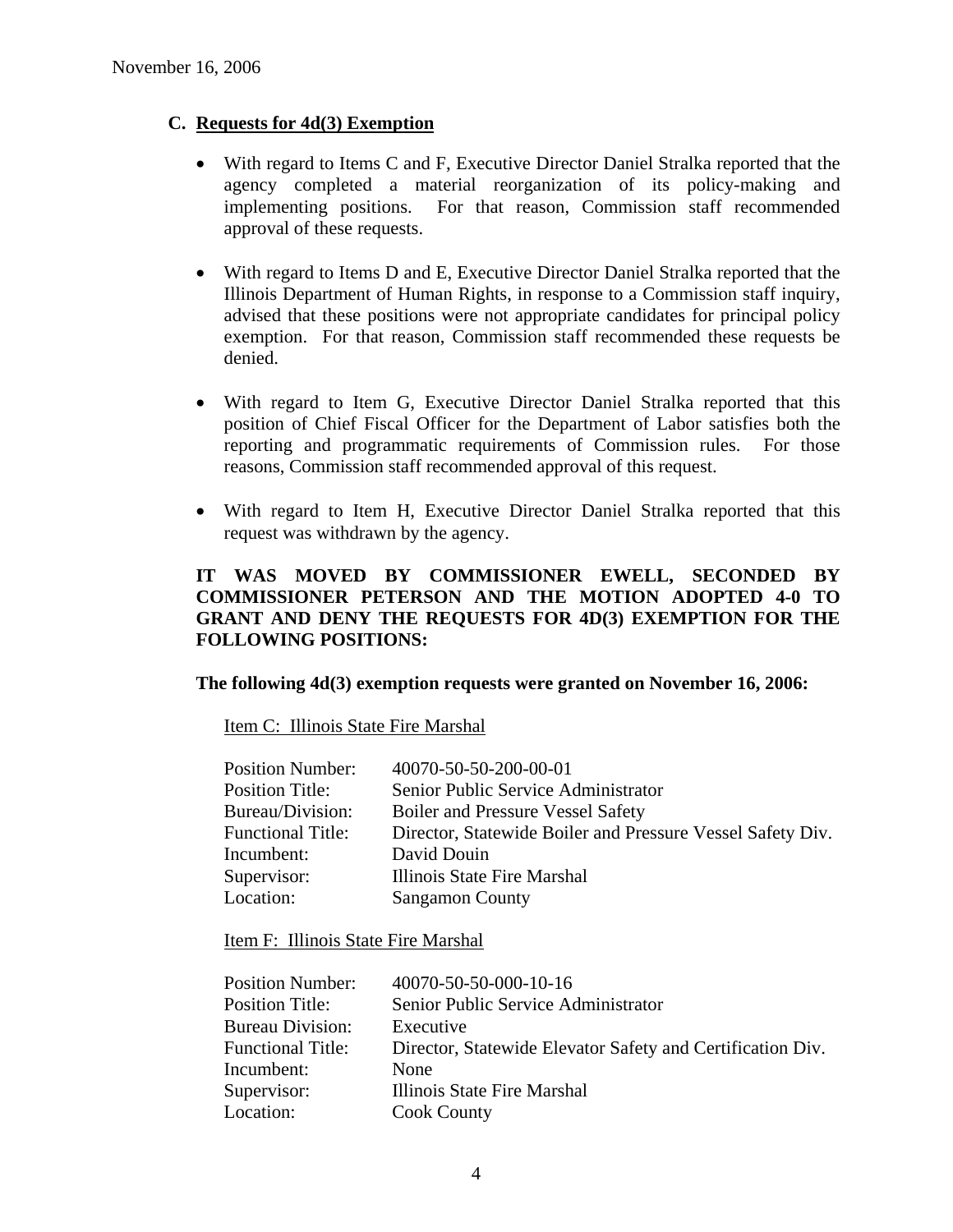### Item G: Illinois Department of Labor

| <b>Position Number:</b>  | 40070-15-10-100-00-01               |
|--------------------------|-------------------------------------|
| <b>Position Title:</b>   | Senior Public Service Administrator |
| <b>Bureau Division:</b>  | Administration                      |
| <b>Functional Title:</b> | <b>Chief Fiscal Officer</b>         |
| Incumbent:               | William R. Blinn                    |
| Supervisor:              | Director                            |
| Location:                | <b>Sangamon County</b>              |

## **The following 4d(3) exemption requests were denied on November 16, 2006:**

Item D: Illinois Department of Corrections

| 40070-29-00-000-20-01                 |
|---------------------------------------|
| Senior Public Service Administrator   |
| Director's Office                     |
| <b>EEO/Affirmative Action Officer</b> |
| Janet Richmond                        |
| Reports to Director                   |
| <b>Cook County</b>                    |
|                                       |

## Item E: Illinois Department of Juvenile Justice

| <b>Position Number:</b>  | 37015-27-00-000-10-01                 |
|--------------------------|---------------------------------------|
| <b>Position Title:</b>   | <b>Public Service Administrator</b>   |
| Bureau/Division:         | Director's Office                     |
| <b>Functional Title:</b> | <b>EEO/Affirmative Action Officer</b> |
| Incumbent:               | None                                  |
| Supervisor:              | Reports to Director                   |
| Location:                | <b>Sangamon County</b>                |
|                          |                                       |

### V. CLASS SPECIFICATIONS

None submitted.

**IT WAS MOVED BY CHAIRMAN KOLKER, SECONDED BY COMMISSIONER BUKRABA AND THE MOTION ADOPTED 4-0 TO DISAPPROVE ANY CLASS SPECIFICATIONS RECEIVED BY THE COMMISSION NOT CONTAINED IN THIS REPORT TO ALLOW ADEQUATE STUDY.**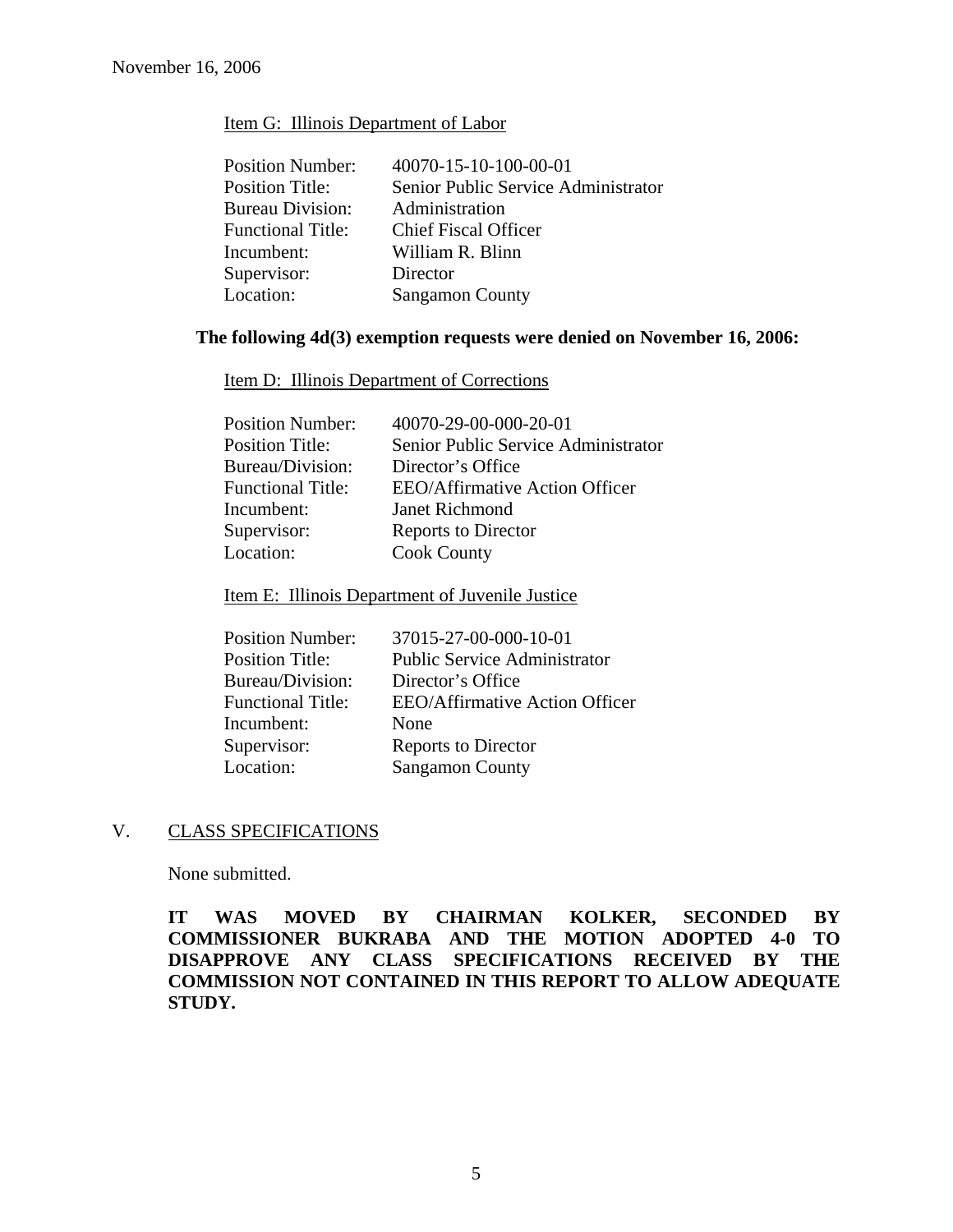## VI. MOTION TO GO INTO EXECUTIVE SESSION

**IT WAS MOVED BY CHAIRMAN KOLKER, SECONDED BY COMMISSIONER PETERSON AND BY ROLL CALL VOTE THE MOTION ADOPTED 4-0 TO HOLD AN EXECUTIVE SESSION PURSUANT TO SUBSECTIONS 2(c)(1), 2(c)(4) AND 2(c)(11) OF THE OPEN MEETINGS ACT.** 

| <b>KOLKER</b>   | YES | <b>RICHARDS</b> |     |
|-----------------|-----|-----------------|-----|
| <b>PETERSON</b> | YES | <b>EWELL</b>    | YES |
| <b>BUKRABA</b>  | YES |                 |     |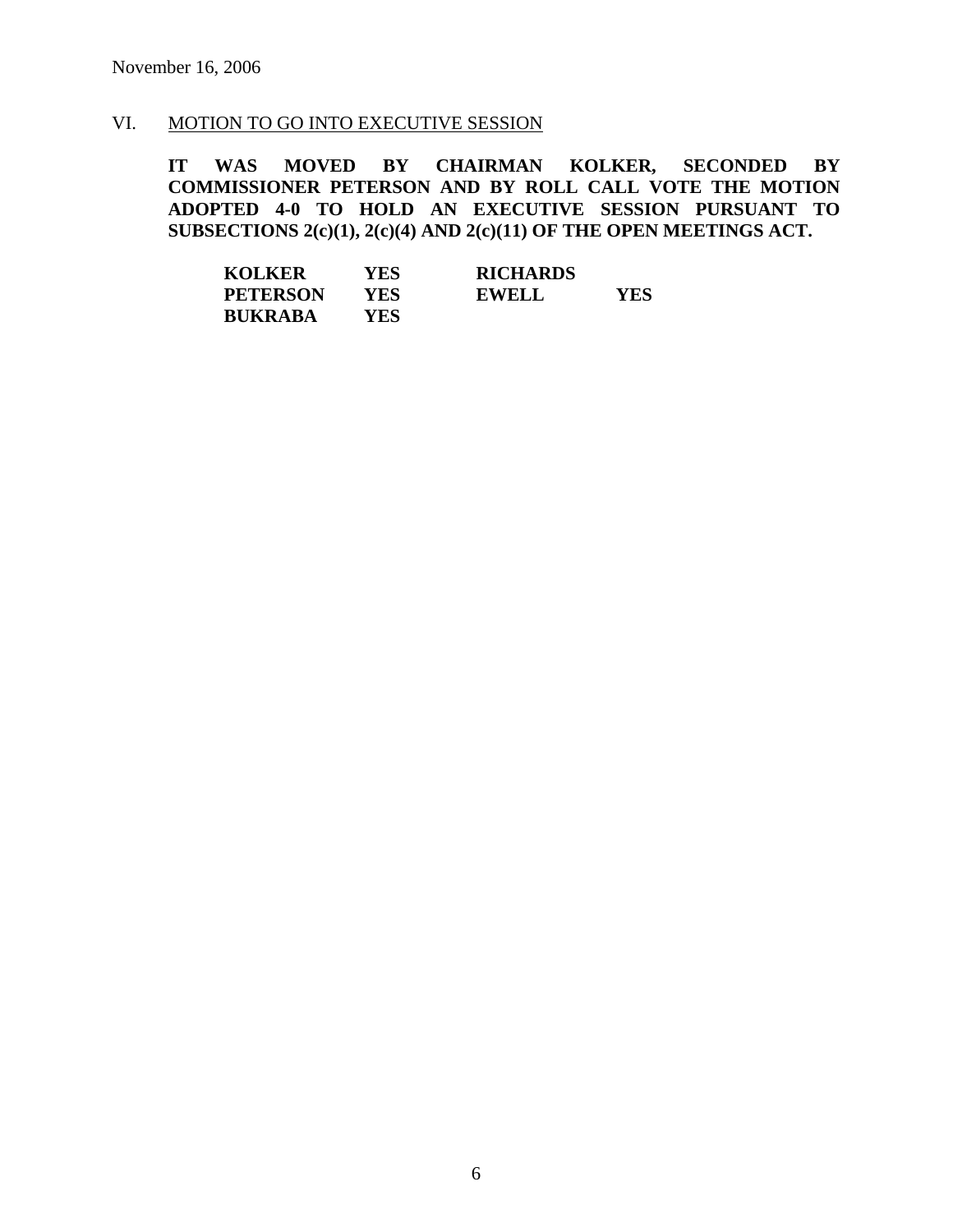### VII. RECONVENE MEETING

Upon due and proper notice the regular meeting of the Illinois Civil Service Commission was reconvened at 425  $\frac{1}{2}$  South Fourth Street, Springfield, Illinois at 10:50 a.m.

#### PRESENT

Chris Kolker, Chairman; Raymond W. Ewell, Barbara J. Peterson, and Betty A. Bukraba, Commissioners; Daniel Stralka, Executive Director; and Andrew Barris of the Commission staff.

### VIII. NON-MERIT APPOINTMENT REPORT

The Personnel Code permits non-merit appointments for a limited period of time, i.e., emergency appointments shall not exceed 60 days and shall not be renewed, and positions shall not be filled on a temporary or provisional basis for more than six months out of any twelve-month period. Consecutive non-merit appointments are not violative of the Code, however, they do present a possible evasion of merit principles and should be monitored. Set forth below is the number of consecutive non-merit appointments made by each department. These statistics are from the Department of Central Management Services' Consecutive Non-Merit Report.

| Agency                                | 9/30/06           | 10/31/06 10/31/05 |    |
|---------------------------------------|-------------------|-------------------|----|
| Agriculture                           | 5                 |                   | 3  |
| <b>Arts Council</b>                   |                   |                   |    |
| <b>Central Management Services</b>    | 3                 | $\overline{2}$    | 3  |
| <b>Children and Family Services</b>   | 3                 | 5                 | 4  |
| Commerce and Economic Opportunity     | $\theta$          | 0                 |    |
| <b>Emergency Management Agency</b>    | $\mathbf{\Omega}$ | 0                 |    |
| Financial and Professional Regulation |                   | 0                 |    |
| <b>Healthcare and Family Services</b> |                   | 8                 | 12 |
| <b>Historic Preservation</b>          | 14                | $\overline{2}$    | 9  |
| Human Rights Department               | 0                 | 0                 |    |
| <b>Human Services</b>                 | 3                 | 0                 |    |
| <b>Natural Resources</b>              | 29                | 17                | 22 |
| <b>State Retirement Systems</b>       |                   |                   |    |
| Transportation                        | 90                | 41                | 29 |
| Veterans' Affairs                     |                   | 0                 |    |
| Totals                                | 156               | 79                | 86 |

Executive Director Daniel Stralka reported that the Illinois Department of Transportation has reduced its consecutive non-merit appointments as it indicated it would prior to the October meeting of the Commission.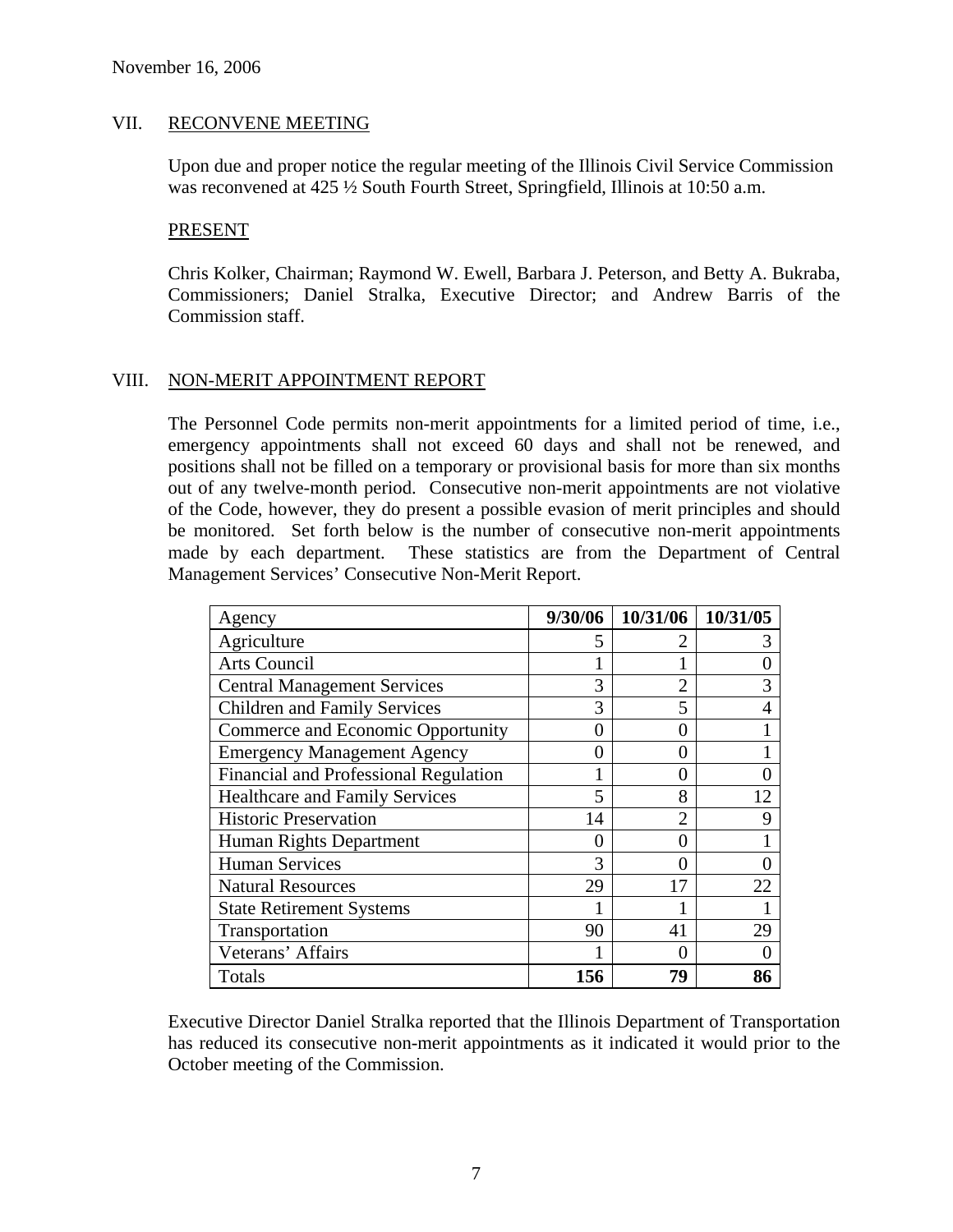## IX. PUBLICLY ANNOUNCED DECISIONS RESULTING FROM APPEAL

## • **RULE VIOLATION APPEAL**

#### **RV-48-06**

|        | Petitioner   Patricia Cribbet                               | <b>Appeal Date</b>      | 05/19/06       |
|--------|-------------------------------------------------------------|-------------------------|----------------|
| Agency | <b>DHS</b>                                                  | <b>Decision Date</b>    | 10/25/06       |
| Type   | <b>Rule Violation</b>                                       | ALJ                     | Daniel Stralka |
|        | $\vert$ Charge(s) $\vert$ Failed to recall from layoff; DHS | <b>Proposed Finding</b> | No violation.  |
|        | filled her position with a less senior                      |                         |                |
|        | full-time temporary employee                                |                         |                |

**IT WAS MOVED BY CHAIRMAN KOLKER, SECONDED BY COMMISSIONER PETERSON AND BY ROLL CALL VOTE OF 4-0 THE MOTION ADOPTED TO AFFIRM AND ADOPT THE ADMINISTRATIVE LAW JUDGE'S PROPOSED FINDING THAT THE RESPONDENT MADE USE OF A TEMPORARY ASSIGNMENT TO PROVIDE SUPERVISION AND DIRECTION TO THE MOULTRIE COUNTY OFFICE DURING THE LONG-TERM ABSENCE OF ITS ASSIGNED MANAGER WHICH DID NOT VIOLATE THE PETITIONER'S RECALL RIGHTS. IN ADDITION, THE PETITIONER FAILED TO PROVIDE ANY EVIDENCE THAT HER DISABILITY PLAYED ANY PART IN ANY ADVERSE EMPLOYMENT ACTION AGAINST HER. FOR THESE REASONS, THERE IS NO VIOLATION OF THE PERSONNEL CODE OR PERSONNEL RULES AS ALLEGED.** 

| <b>KOLKER</b>   | YES | <b>RICHARDS</b> |     |
|-----------------|-----|-----------------|-----|
| <b>PETERSON</b> | YES | EWELL           | YES |
| <b>BUKRABA</b>  | YES |                 |     |

### X. APPEALS TERMINATED WITHOUT DECISION ON THE MERITS

### • **DISMISSED**

**S-9-07**

| Petitioner | Lisa Roller       | <b>Appeal Date</b>   | 10/05/06                        |
|------------|-------------------|----------------------|---------------------------------|
| Agency     | <b>DHS</b>        | <b>Decision Date</b> | 10/23/06                        |
| Type       | Suspension        | ALJ                  | Daniel Stralka                  |
| Change(s)  | Suspended         | Recommended          | No jurisdiction; dismissed      |
|            | pending discharge | Decision             | subject to Commission approval. |
|            |                   |                      |                                 |

**IT WAS MOVED BY CHAIRMAN KOLKER, SECONDED BY COMMISSIONER BUKRABA, AND BY ROLL CALL VOTE OF 4-0 THE MOTION ADOPTED TO APPROVE THE DISMISSAL OF THIS APPEAL. THE**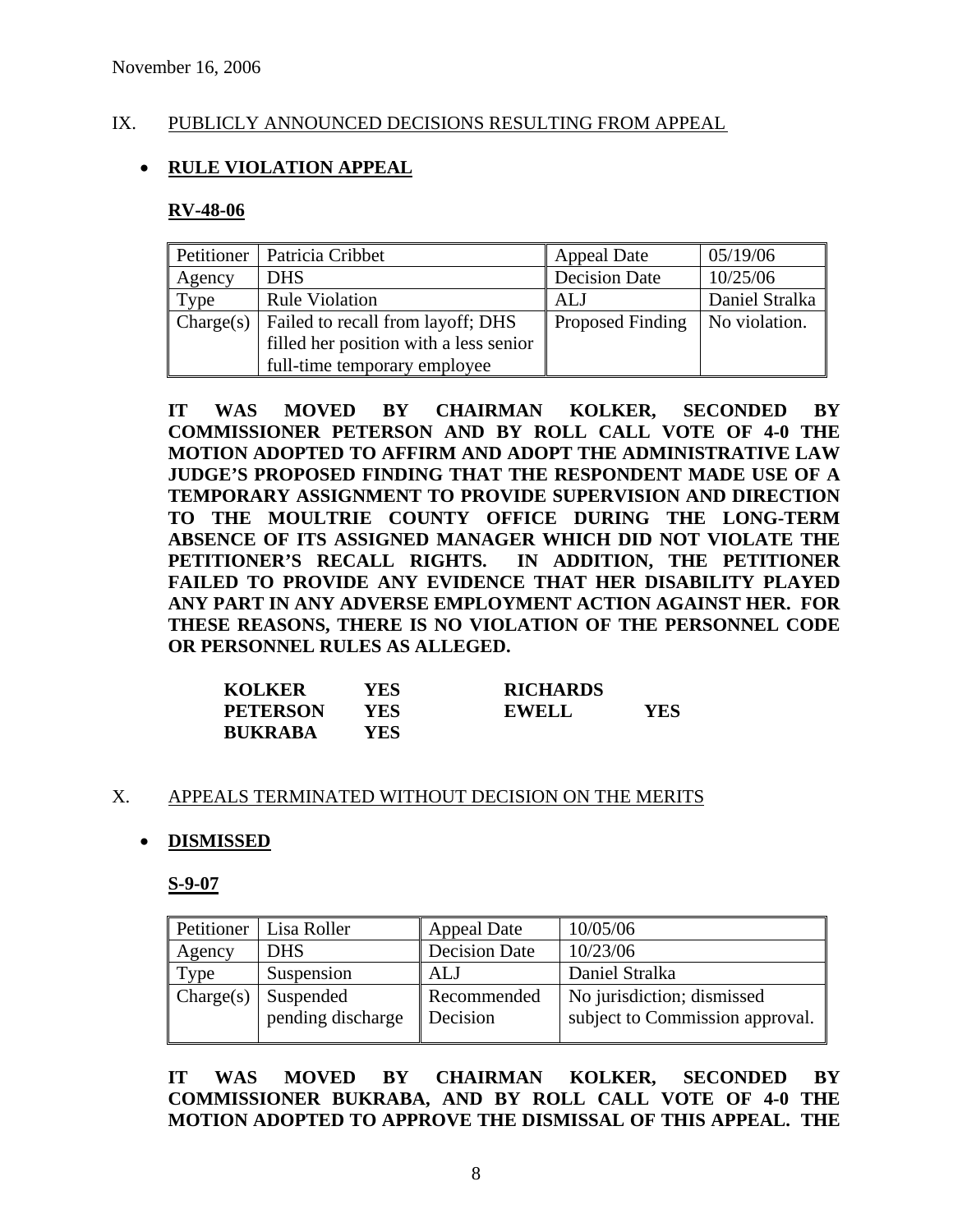**APPEAL WAS NOT FILED FOR A DISCIPLINARY SUSPENSION PURSUANT TO SECTION 302.660 OF THE PERSONNEL RULES, BUT A SUSPENSION PENDING DISCHARGE PURSUANT TO SECTION 302.710 OF THE PERSONNEL RULES WHICH RESULTED IN THE COMMISSION HAVING NO JURISDICTION OVER THIS MATTER.** 

| <b>KOLKER</b>   | YES  | <b>RICHARDS</b> |     |
|-----------------|------|-----------------|-----|
| <b>PETERSON</b> | YES  | <b>EWELL</b>    | YES |
| <b>BUKRABA</b>  | YES. |                 |     |

### XI. AMENDMENT TO THE PERSONNEL RULES

Executive Director Daniel Stralka explained that this section of the Personnel Rules was previously declared invalid by the Illinois Appellate Court in *Illinois Dept. of Revenue v. Illinois Civil Service Com'n*, 357 Ill.App.3d 352, 827 N.E.2d 960 (2005). The 30-day probationary period has not been enforced by Central Management Services and this proposed amendment simply removes the invalid language.

### SUBPART F: PROBATIONARY STATUS (80 IAC 302.300)

## **Section 302.300 Probationary Period**

- a) A probationary period of six months shall be served by:
	- 1) an employee who enters State service or commences a new period of continuous service, except an employee who is reinstated as provided under Section 302.610;
	- 2) an employee who is appointed from an open competitive eligible list, whether or not it be considered an advancement in rank or grade.
- b) A probationary period of four months shall be served by any employee who is promoted pursuant to Subpart G or reinstated on or after January 1, 1999, pursuant to Section 302.610. Employees reinstated prior to January 1, 1999 shall serve a six month probationary period.
- c) An employee who has been appointed to a position subject to Jurisdiction B of the Personnel Code and who, immediately prior to the appointment has served the State as a full time employee, continuously, for a minimum of 2 years in a position not subject to Jurisdiction B, shall serve a probationary period of 30 days.
- cd) An employee transferred during the probationary period shall serve that portion of the probationary period which was not completed at the time of such transfer.
- de) A probationary period shall not be deemed to be continued by the payment of any sum for vacation or other benefits accrued during such probationary period.